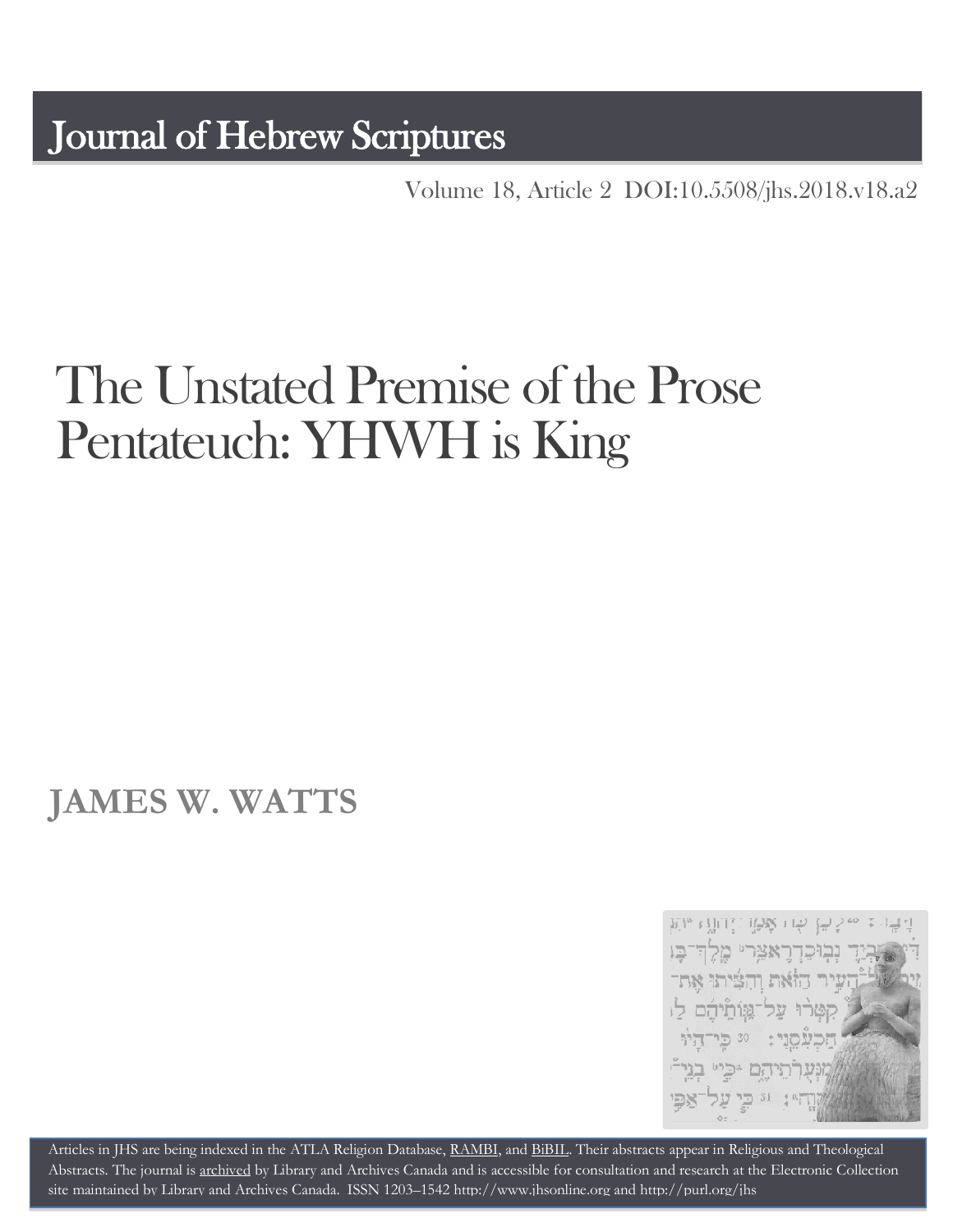## **THE UNSTATED PREMISE OF THE PROSE PENTATEUCH: YHWH IS KING**

### JAMES W. WATTS SYRACUSE UNIVERSITY

The Pentateuch portrays God acting like a king, but almost never applies the title, "king," to God, in marked contrast to many other parts of the Hebrew Bible. This terminological discrepancy between, on the one hand, all the major pentateuchal sources and, on the other hand, much of the rest of the Hebrew Bible, calls for explanation. Attention to a common and ancient rhetorical strategy of argumentation, the enthymeme, provides an explanation in the form of an unstated premise. The premise that YHWH is Israel's king strengthened the persuasive force of the prose Pentateuch by remaining unstated.

#### **THE PENTATEUCH'S IMPLICITLY ROYAL GOD**

The Pentateuch depicts God behaving like a king by fighting for the Israelites against other armies, by making a covenant with Israel modeled on ancient suzerainty treaties, and by giving laws and ritual instructions. However, the Pentateuch calls YHWH "king" only once or twice, and then only in poetic texts. Pentateuchal prose, both narrative and instructional prose, entirely avoids using royal language for God.<sup>1</sup>

In this regard, the Pentateuch stands in marked contrast to much of the rest of the Hebrew Bible. Psalms and prophetic poetry proclaim YHWH's kingship and rule.<sup>2</sup> Historiographical prose describes Israel as God's kingdom and YHWH as king.<sup>3</sup> The theme appears much more often in poetry than in prose in the Hebrew Bible. Nevertheless, its role in the Deuteronomistic History is more

<sup>1</sup> Despite designating Israel as YHWH's מלכת כהנים "priestly kingdom" (Exod 19:6).

<sup>2</sup> Cf. Pss 47:9; 93:1; 96:10; 97:1; 99:1; 103:19; 145:11–13; 146:10; Isa 6:5; 24:23; 33:22; 41:21; 43:15; 44:6; 52:7; Jer 8:19; 10:7, 10; 46:18; 48:15; 51:57; Ezek 20:33; 26:7; Mic 4:7; Zech 14:9, 16–17; Mal 1:14. See J. Jeremias, *Das Königtum Gottes in den Psalmen* (FRLANT, 141; Göttingen: Vandenhoeck & Ruprecht, 1987); S.W. Flynn, *YHWH is King: The Development of Divine Kingship in Ancient Israel* (VTSup, 159; Leiden: Brill, 2014). <sup>3</sup> Cf. 1 Sam 8:7; 12:12; 1 Chr 17:14; 28:4–5; 2 Chr 1:9, 11.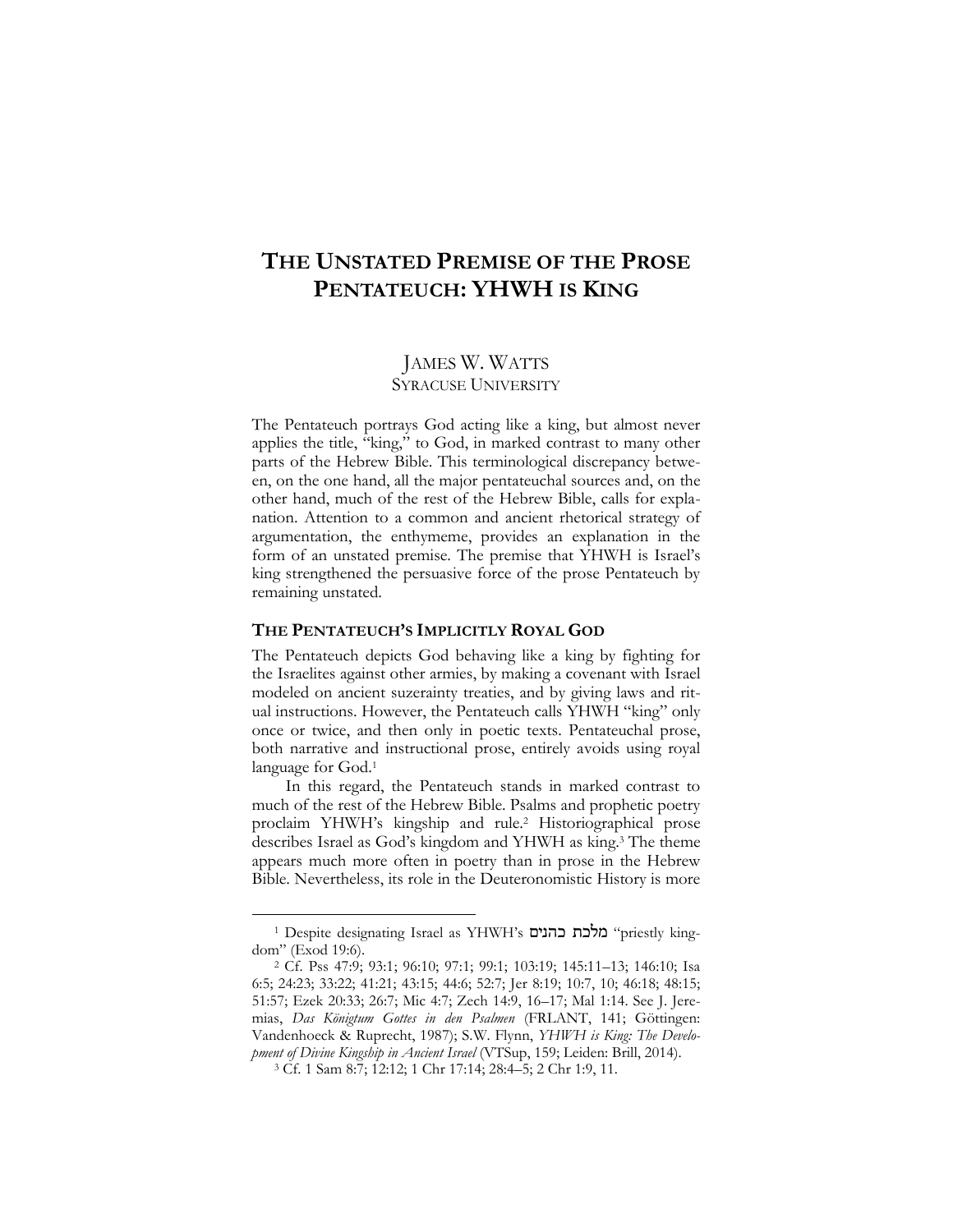than incidental. The Book of Samuel goes so far as to depict an explicit debate between Samuel and the people of Israel over the question of divine versus human kingship.<sup>4</sup> It labels the request for a human king as a מאס," rejection" of YHWH (1 Sam 8:7; also 12:17–19). This story highlights the absence of the theme of divine kingship from pentateuchal prose, which otherwise devotes a great deal of attention to defining YHWH's relationship with Israel.

There has been much discussion in recent scholarship of whether the Pentateuch characterizes YHWH as a king or not. Interpreters often argue that the implicit characterization of YHWH is self-evidently royal.<sup>5</sup> In ancient Near Eastern cultures, depictions of supreme deities typically projected the politics of monarchy and empire onto heaven.<sup>6</sup> Furthermore, the Pentateuch casts Moses in royal terms, from his miraculous survival at birth through his law-giver role, especially in Deuteronomy. Moses, however, is never called a king and his role as intermediary between

<sup>4</sup> The story in 1 Sam 8; 10; and 12 seems to build on and elaborate the Pentateuch's only law about kings (Deut 17:14–20: compare Deut 17:14 with 1 Sam 8:5). See C. Nihan, "1 Samuel 8 and 12 and the Deuteronomistic Edition of Samuel," in C. Edenburg and J. Pakkala (eds.), *Is Samuel among the Deuteronomists? Current Views on the Place of Samuel in a Deuteronomistic History* (Atlanta, GA: Society of Biblical Literature, 2013), 225–73 (231–36, 267). For a general discussion of the critique of monarchy in Samuel, see also R. Müller, *Königtum und Gottesherrschaft: Untersuchungen zur alttestamentlichen Monarchiekritik* (FAT, 2/3; Tübingen: Mohr Siebeck, 2004).

<sup>&</sup>lt;sup>5</sup> For the royal ideology behind the rise of biblical monotheism, see especially M. Smith, *The Origins of Biblical Monotheism: Israel's Polytheistic Background and the Ugaritic Texts* (New York: Oxford University Press, 2001), 157–69; for the royal characterization of the divine lawgiver, see K. Schmid, "Divine Legislation in the Pentateuch in its Late Judean and Neo-Babylonian Context," in P. Dubovsky, D. Markl, and J.-P. Sonnet (eds.), *The Fall of Jerusalem and the Rise of the Torah* (FAT, 207; Tübingen: Mohr Siebeck, 2016), 129–53; J.W. Watts, *Reading Law: The Rhetorical Shaping of the Pentateuch* (Sheffield: Sheffield Academic, 1999), 91–109; and T.W. Mann, *The Book of the Torah*, 2nd ed. (Eugene, OR: Cascade, 2013), 95–97; for an analysis of Israel's system of offerings, and especially P's depiction of grain offerings, as payments of tribute to the sovereign deity, see A. Marx, *Les offrandes végétales dans l'Ancien Testament* (VTSup, 62; Leiden: Brill, 1994), 12–26, 62–64; for a literary analysis of YHWH's depiction as hero and king in all the genres of Exodus, see S. Kürle, *The Appeal of Exodus: The Characters of God, Moses and Israel in the Rhetoric of the Book of Exodus*  (Milton Keynes: Paternoster, 2013), 29–124.

<sup>6</sup> T. Jacobsen, *Treasures of Darkness: A History of Mesopotamian Religion* (New Haven: Yale University Press, 1976), 236; S. Parpola, "Assyria's Expansion in the 8th and 7th Centuries and Its Long-Term Repercussions in the West," in W.D. Dever and S. Gitin (eds.), *Symbiosis, Symbolism, and the Power of the Past* (Winona Lake, IN: Eisenbrauns, 2003), 99–111 (105); M. Smith, *God in Translation: Deities in Cross-Cultural Discourse in the Biblical World* (Grand Rapids, MI: Eerdmans, 2008), 149–63, 175, 178–90.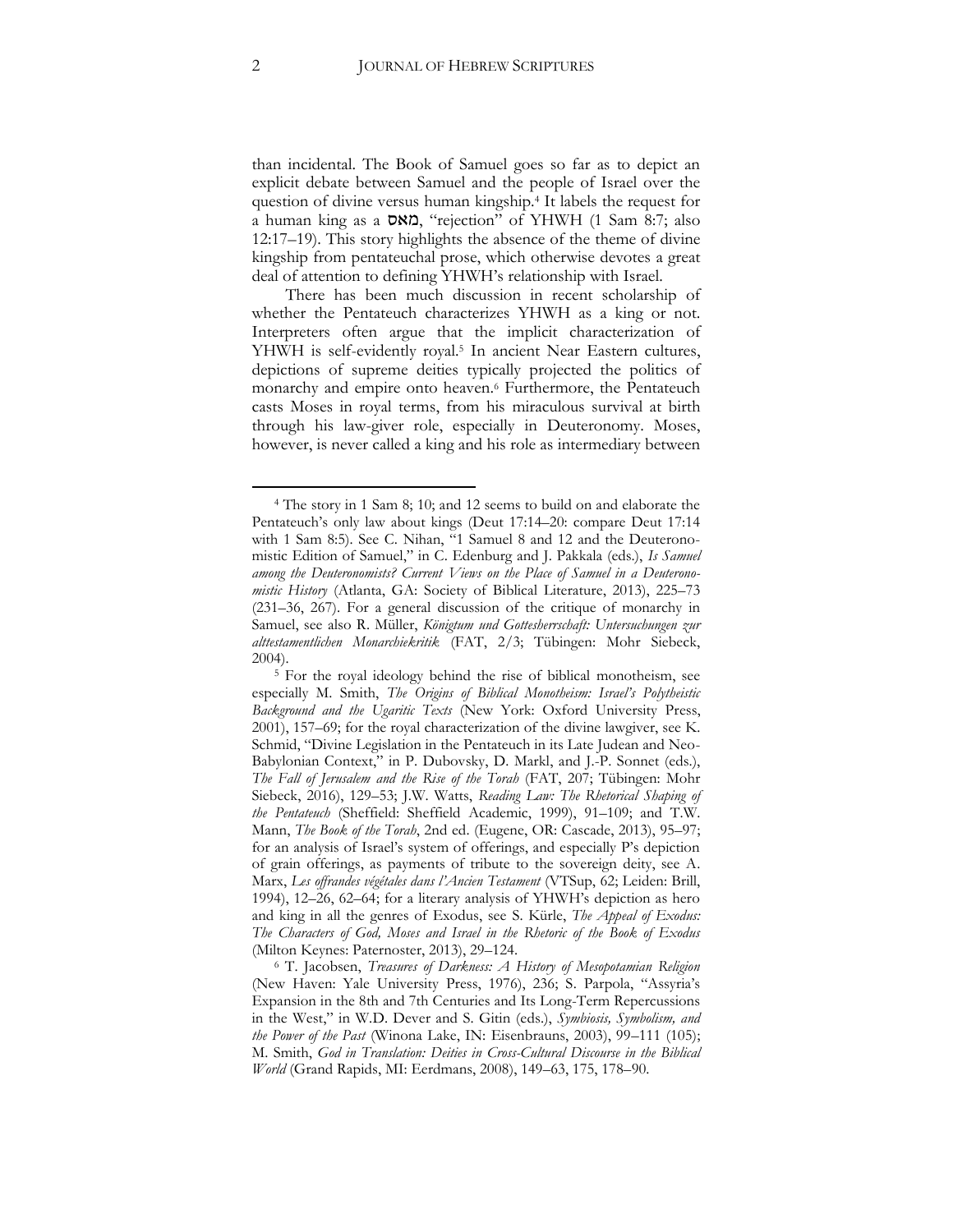Israel and God does not, in the end, evoke kingship so much as prophetic, scribal, and even priestly roles.<sup>7</sup>

Some interpreters maintain that the Pentateuch's failure to state God's kingship explicitly reveals unease with this political imagery. They claim that the Pentateuch instead emphasizes God's role as creator and the voluntary nature of the covenant. Terence E. Fretheim argued that the Pentateuch depicts YHWH in "creational and relational" rather than royal terms: "God gives the law and commands obedience for the sake of the life and well-being of the creatures, not out of a virtually self-serving notion that the people must obey because God is, after all, their ruler."<sup>8</sup> Ancient royal rhetoric, however, did not depict the overlord's actions as self-serving, whatever the political reality. Ancient Near Eastern royal inscriptions, law codes, and treaties often portray kings' benevolent acts on behalf of their subjects before requiring their obedience and compliance.<sup>9</sup> One might also think that Israel's landless state in the Sinai wilderness precluded claiming kingship until the conquest of Canaan provided YHWH with a sovereign territory. However, the rhetoric of creation lays the basis for YHWH to claim ownership of the whole world while designating the Israelite people as a "priestly kingdom" (Exod 19:5–6). This reflects the Hebrew Bible's broader tendency to claim YHWH's kingship over the Israelites as a people or over the world as a whole, not just over a restricted territory within it.<sup>10</sup> Walter J. Houston recognized the reciprocal nature of Israel's covenant, but argued that this distinguishes it from ancient Near Eastern conceptions of royal patron-

<sup>7</sup> For more on this point, see Watts, *Reading Law*, 109–21; or idem, "The Legal Characterization of Moses in the Rhetoric of the Pentateuch," *JBL* 117 (1998), 415–26. The literature on Moses's role in the Pentateuch is vast, but mostly stops short of claiming that he is depicted as a king. See, for example, H. Gressman, *Mose und seine Zeit: Ein Kommentar zu den Mose-Sagen* (FRLANT, 18; Göttingen: Vandenhoeck & Ruprecht, 1918); G.W. Coats, *Moses: Heroic Man, Man of God* (JSOTSup, 47; Sheffield: JSOT Press, 1988); R. Rendtorff, *Theologie des Alten Testaments: Ein kanonischer Entwurf*, 2 vols. (Neukirchen-Vluyn: Neukirchener Verlag, 1999–2001), 1:85; 2:134–35; E. Otto, "Die Geburt des Mose: Die Mose-Figur als Gegenentwurf zur neuassyrischen Königsideologie im 7. Jh. v. Chr.," in idem, *Die Tora: Studien zum Pentateuch: Gesammelte Aufsätze* (BZABR, 9; Wiesbaden: Harrassowitz, 2009), 9–45. For a recent review of this literature and more, see Kürle, *The Appeal of Exodus*, 124–48.

<sup>8</sup> T.E. Fretheim, *God and World in the Old Testament: A Relational Theology of Creation* (Nashville: Abingdon, 2005), 150–51; also 15.

<sup>9</sup> See J.W. Watts, "Story, List, Sanction: A Cross-Cultural Strategy of Ancient Persuasion," in C. Lipson and R. Binkley (eds.), *Rhetoric before and beyond the Greeks* (Albany, NY: SUNY Press, 2004), 197–212.

<sup>10</sup> E.g., 1 Sam 12:12; Pss 47:9; 93:1; Isa 43:15; 44:6. The Pentateuch does portray YHWH claiming ownership over the land of Canaan (e.g., Lev 25:23), but that claim is not restricted to only this land. Like the rest of the Hebrew Bible, the Pentateuch's conception of YHWH's kingship is not regional but imperial (see further below).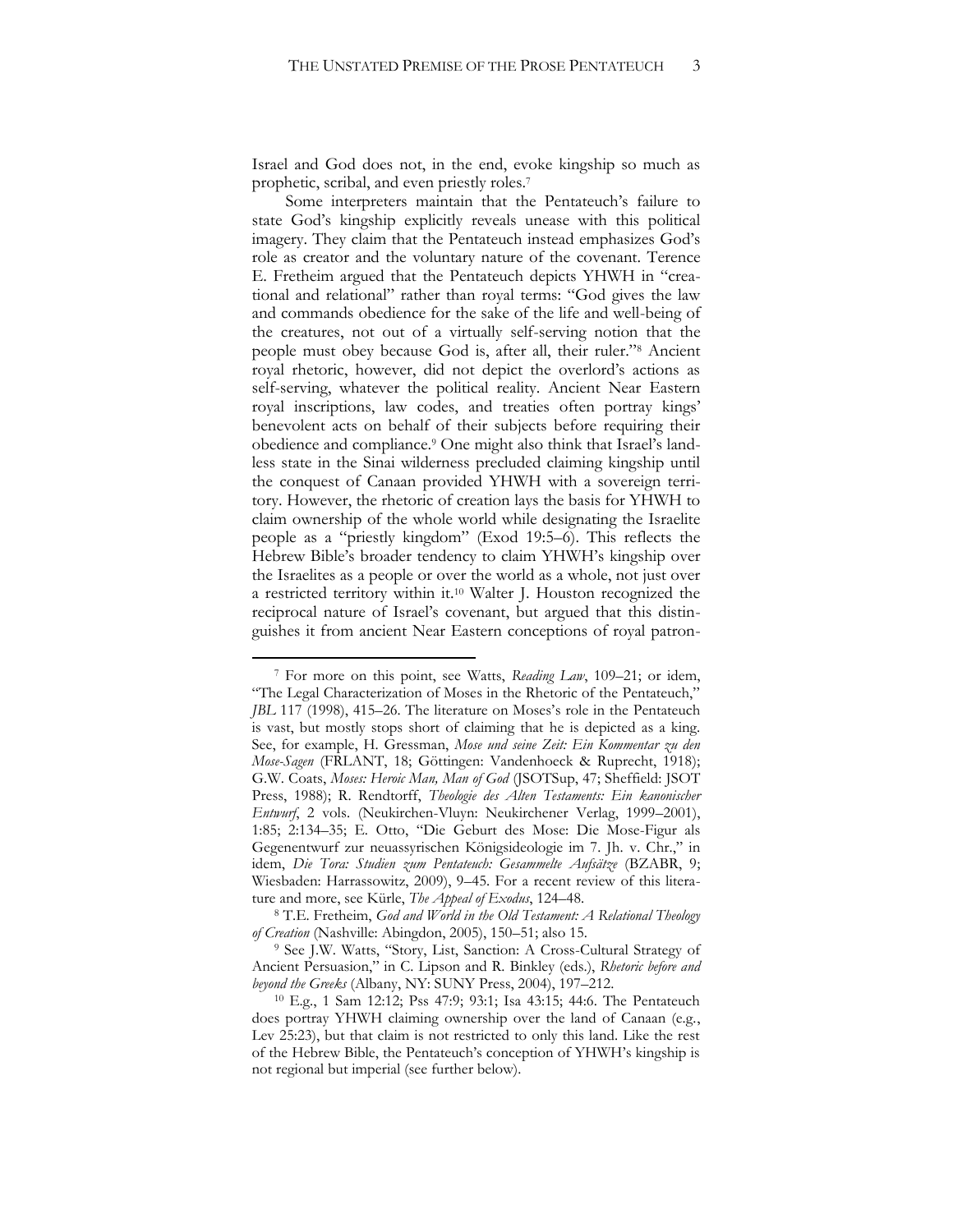age and treaty obligations. He quoted Ernest W. Nicholson's even stronger claim that YHWH freely chose Israel and that the Israelites freely chose to commit themselves to the covenant.<sup>11</sup> It is the case that the Israelites readily agree to the covenant in Exod 24. One may wonder, however, to what extent they could feel free to reject it when, according to the story, they are in a desert surrounded by enemies and lacking dependable sources of food or water.<sup>12</sup> Be that as it may, the Pentateuch's threats of catastrophic sanctions for breaking the covenant make it clear that their descendants' compliance is motivated by a high degree of compulsion, exactly the kind of compulsion that treaties deployed to try to gain the compliance of vassals.

Nevertheless, conceding the Pentateuch's pervasively royal characterization of YHWH the does not explain why its prose avoids royal titles for God. I suggest that this omission is best explained by rhetorical theory.

#### **THE ENTHYMEME**

 $\overline{a}$ 

Already in the 4th century BCE, Aristotle pointed out that rhetorical arguments, which he called *enthymemes*, usually leave one or more premises unstated. At least, that is how Aristotle has usually been understood. A close reading of his *Rhetorics* suggests that he only claimed that rhetorical arguments need to be short so as not to tax the attention of their audience.<sup>13</sup> Aristotle observed that audiences have difficulty understanding long strings of syllogisms, or even lists of premises. Speakers therefore omit premises that they can assume the audience already believes: "The enthymeme must consist of few propositions, fewer often than those which make up the normal syllogism. For if any of these propositions is a familiar fact, there is no need even to mention it; the hearer adds it himself."<sup>14</sup>

Aristotle pointed out a frequent feature of rhetorical arguments: they do not state premises that they assume the audience already shares. In such an enthymeme, the unstated premise unites speaker and audience in an implicit understanding. This implicit agreement strengthens the speech's persuasiveness. It also avoids drawing attention to any problems that explicitly stating the premise might highlight.

Twentieth-century studies of composition and rhetoric extended this understanding of the enthymeme to expose the

<sup>11</sup> W.J. Houston, *SCM Core Text: The Pentateuch* (London: SCM, 2013), 82–83; see also E.W. Nicholson, *God and His People: Covenant and Theology in the Old Testament* (Oxford: Clarendon, 1988), 216.

<sup>12</sup> A point debated already by the ancient rabbis: b. Shabbat 88a.

<sup>13</sup> C. Rapp, "Aristotle's Rhetoric," in E.N. Zalta (ed.), *The Stanford Encyclopedia of Philosophy* (Stanford, CA: Metaphysics Research Lab, 2010), [http://plato.stanford.edu/archives/spr2010/entries/aristotle-rhetoric/.](http://plato.stanford.edu/archives/spr2010/entries/aristotle-rhetoric/)

<sup>14</sup> Aristotle, *Rhet*. 1357a; in R. McKeon (ed.), *The Basic Works of Aristotle*, trans. W.D. Ross (New York: Random House, 1941), 1330.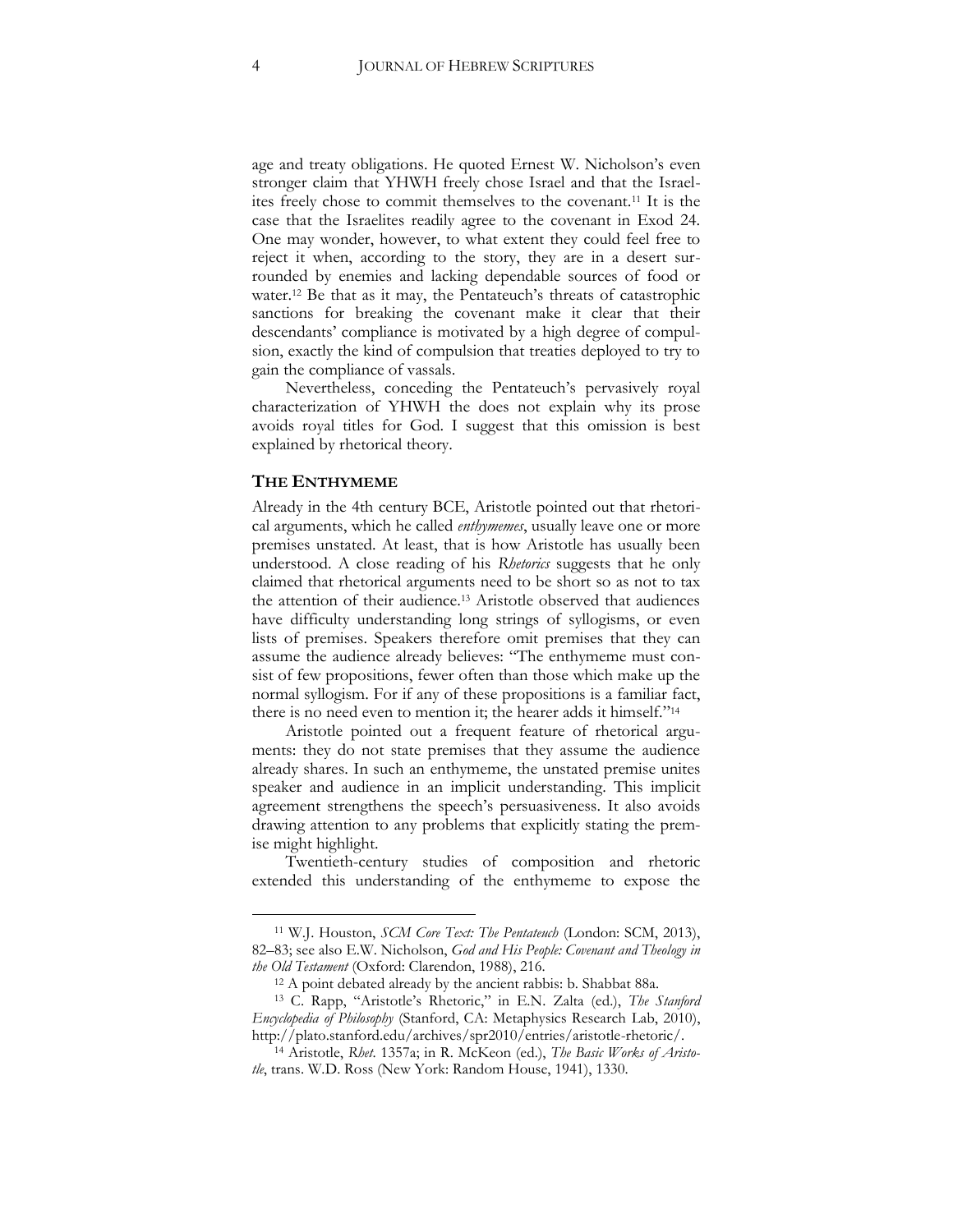argumentative structure of large compositions, even when they never express the enthymeme briefly and explicitly.<sup>15</sup> Lawrence D. Green observed that,

Underlying any piece of argumentation there will be a fundamental enthymeme which shapes the movement of the entire discourse through its control of the overall logical and rhetorical relations within the discourse. This structural enthymeme need not be stated explicitly in the writing, and, for that matter, many a competent writer would be surprised to see his or her own controlling enthymeme demonstrated. . . structural enthymemes are so everpresent that we are apt not to see them. But if the prose intends to convey an idea in a reasoned manner, a controlling enthymeme will always be present. It is this underlying enthymeme, whether stated or not, which provides the writer with a sense of logical necessity throughout the entire discourse.<sup>16</sup>

Of course, it cannot be taken for granted that ancient Greek or modern Western rhetorical theories apply to Israel's culture. Therefore, in the 21st century, rhetorical theorists are increasingly investigating the degree to which rhetorical strategies do or do not carry over from one culture to another.<sup>17</sup> Enthymemes, however, get used for persuasion in very many human cultures, including those of the ancient Near East. George A. Kennedy observed: "Neither in Egypt nor elsewhere outside classical Greece are full syllogisms stated, but enthymemes . . . are ubiquitous."<sup>18</sup> So there is no need to posit Hellenistic influence to explain the presence of enthymemes in the Hebrew Bible, because they were endemic in ancient

<sup>15</sup> See M. Hood, "The Enthymeme: A Brief Bibliography of Modern Sources," *Rhetoric Society Quarterly* 14 (1984), 159–62; J.T. Gage, *The Shape of Reason*, 2nd ed. (New York: Macmillan, 1991); C. Poster, "A Historicist Reconceptualization of the Enthymeme," *Rhetoric Society Quarterly* 22 (1992), 1–24; and R.K. Duke, "The Strategic Use of Enthymeme and Example in the Argumentation of the Books of Chronicles," in A. Eriksson, T.H. Olbricht, and W. Übelacker (eds.), *Rhetorical Argumentation in Biblical Texts. Essays from the Lund 2000 Conference* (Harrisburg, PA: Trinity Press International, 2002), 127–40.

<sup>16</sup> L.D. Green, "Enthymemic Invention and Structural Prediction," *College English* 41 (1980), 623–34 (623). Similarly, J.T. Gage, "Enthymeme," in T. Enos (ed.), *The Encyclopedia of Rhetoric and Composition: Communication from Ancient Times to the Information Age* (London: Routledge, 2013), 223–25.

<sup>&</sup>lt;sup>17</sup> For studies in comparative rhetoric that include biblical and ancient Near Eastern texts among others, see the essays in C. Lipson and R. Binkley (eds.), *Rhetoric before and beyond the Greeks* (Albany, NY: SUNY Press, 2004); and C. Lipson and R. Binkley (eds.), *Ancient Non-Greek Rhetorics* (West Lafayette, IN: Parlor, 2009).

<sup>18</sup> G.A. Kennedy, *Comparative Rhetoric: An Historical and Cross-Cultural Introduction* (New York: Oxford University Press, 1998), 131.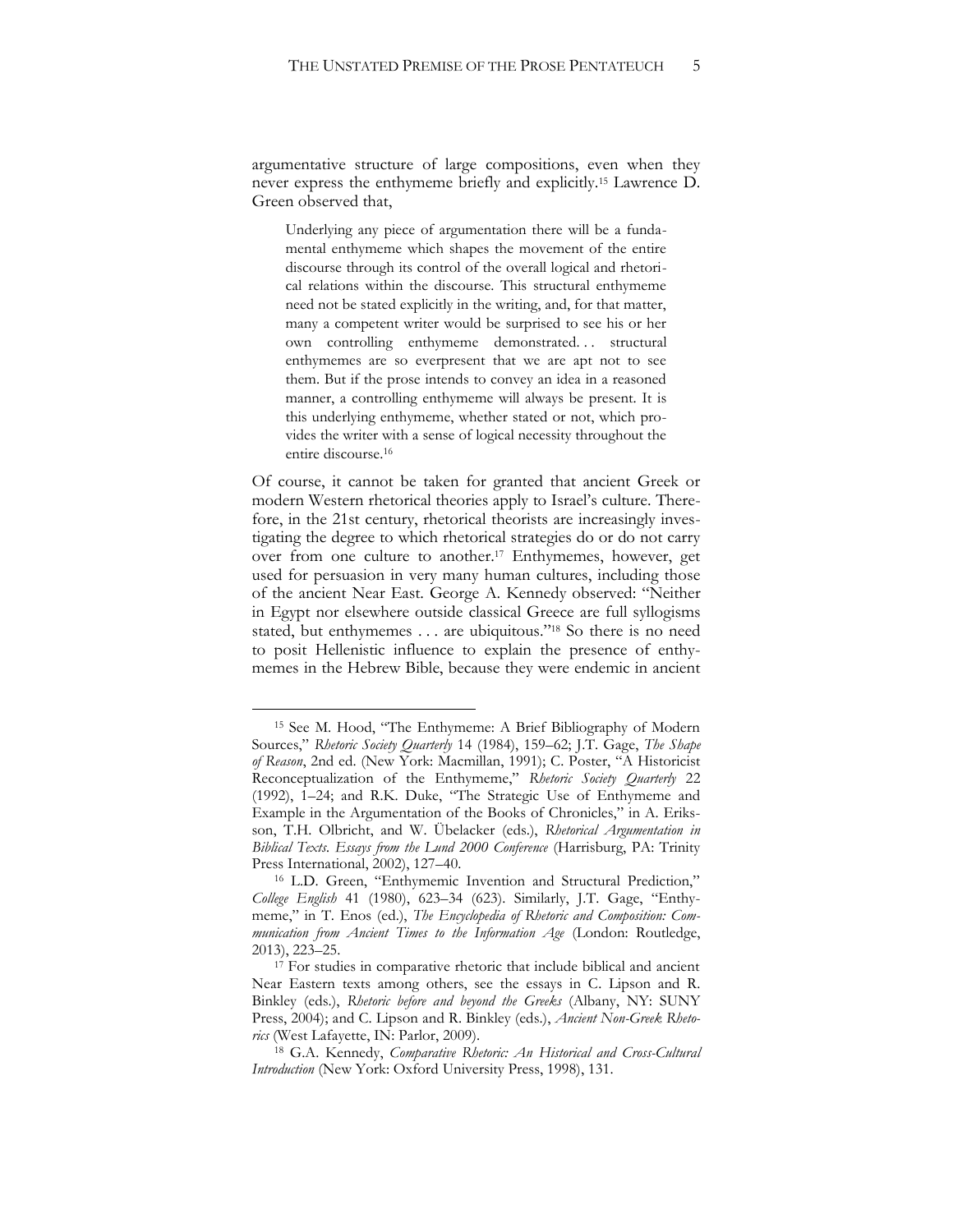rhetoric generally. Kennedy pointed especially to biblical commandments that include motive clauses, "thus creating enthymemes."<sup>19</sup> It is therefore not unreasonable to look for implicit premises in the Pentateuch's persuasive rhetoric.

#### **THE PENTATEUCH'S ENTHYMEME**

The Pentateuch tells of YHWH's rescue of the Israelites from Egypt's military and economic control. It then recounts the creation and contents of the covenant between Israel and YHWH. The political ideology reflected in this material has been evident to biblical scholars for a long time.

In the imperial politics of the ancient Near East, vassals promised taxes, military support and political loyalty to imperial overlords in exchange for the overlord's military protection. The terms of this exchange were explicitly stated, often in a written treaty that claimed to be binding on future generations. In such suzerainty treaties, overlords sometimes enumerated their magnanimous acts on behalf of their subjects before insisting on their subjects' loyalty and obedience.<sup>20</sup> Their promises of imperial and divine rewards for obedience and their threats of gruesome punishments for disobedience appear in long lists of sanctions at the end of the treaties.

Ancient treaties have been extensively studied for their parallels with biblical literature, especially with the Pentateuch. These studies have shown that ancient treaty forms influenced the formulation of the Sinai covenant in Deuteronomy and in Exodus.<sup>21</sup>

<sup>19</sup> Ibid., 135.

<sup>20</sup> Accounts of the overlord's magnanimous acts towards his vassal subjects appear commonly in the second-millennium Hittite treaties (G.M. Beckman, *Hittite Diplomatic Texts*, 2nd ed. [WAW, 7; Atlanta, GA: Scholars Press, 1999], 3, 45–47, 70–71) but only once in the preserved first-millennium Neo-Assyrian treaties, the short treaty between Asshurbanipal and the Qedar Tribe: "Considering that . . . Assurbanipal, king of Assyria, your lord, put oil on you and turned his friendly face towards you" (S. Parpola and K. Watanabe [eds.], *Neo-Assyrian Treaties and Loyalty Oaths* [State Archives of Assyria, 2; Helsinki: Helsinki University Press, 1988], text 10, lines 8–11). Simo Parpola and Kazuko Watanabe observed, however, that "Every treaty concluded by the Assyrian king was portrayed as a royal favour toward the other party, who came to beg for it on his knees . . . so that 'favour', 'benefit' (ṭ*ābtu*) in effect became a synonym of 'treaty' (*adê*)" (xvi).

<sup>21</sup> Ancient treaty forms and their influence on the Hebrew Bible have been the subject of many studies over the last half century. For recent summaries of the history and current status of the discussion, see B.M. Levinson, "Esarhaddon's Succession Treaty as the Source for the Canon Formula in Deuteronomy 13:1," *JAOS* 130 (2010), 337–47; and B.M. Levinson and J. Stackert, "Between the Covenant Code and Esarhaddon's Succession Treaty: Deuteronomy 13 and the Composition of Deuteronomy," *Journal of Ancient Judaism* 3 (2012), 123–40 (129–39).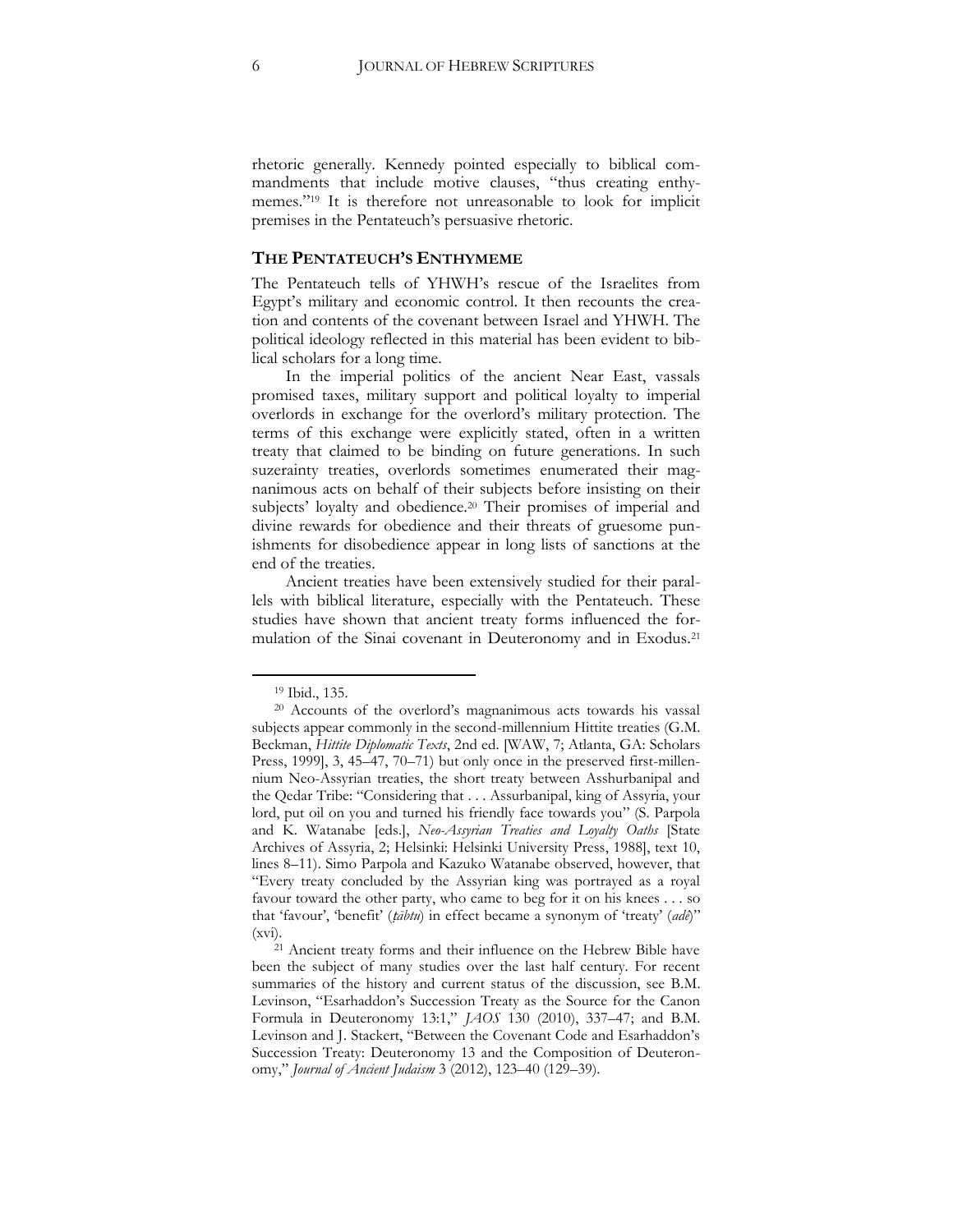Though debates continue about exactly how the Pentateuch uses treaty forms, it is quite clear that its authors not only knew of them, they also expected their audiences to recognize the political rhetoric and implications of treaty/covenant language.

It is therefore not a stretch to think that imperial ideology in the form represented by Hittite and, especially, Neo-Assyrian suzerainty treaties shapes the implicit premises underlying the Pentateuch's rhetoric. This ancient ideology provides an unstated premise to support the Pentateuch's enthymeme, which is its persuasive argument for observing the covenant between Israel and YHWH. The enthymeme's basic elements include:

*Stated premises*: YHWH rescued Israel from Egypt and Israel accepted the written covenant with YHWH at Sinai.

*Unstated premise*: Military rescue and subsequent covenant/treaty establish royal authority over vassals and their descendants.

*Conclusion*: Israel owes YHWH loyalty (stated), because YHWH is Israel's king (unstated except in poetry).

Why is the unstated premise necessary? Don't the stories of the Exodus and the Sinai covenant establish Israel's obligations to YHWH by themselves? Perhaps they would for the original exodus generation in the story who were themselves saved from Egypt and who committed themselves to the covenant at Mount Sinai. However, the Pentateuch's stories of rescue and treaty-making lack a binding force for future generations without an implicit theory of cross-generational obligation. Why should the children of the wilderness generation, much less subsequent generations residing in the land, keep the covenant? Moses's claim that YHWH made the covenant with them as well (Deut 5:3) and the various covenant renewal ceremonies recorded in Israel's history (Deut 29; Josh 8:30–35; 23:1–24:28; 2 Kgs 22–23; Neh 8–10) show that the biblical writers were concerned by this question.<sup>22</sup>

 $\overline{a}$ 

Though the agency of Torah does supplant divine agency in some forms

<sup>22</sup> Bernard M. Levinson and Jeffrey Stackert claimed that Deuteronomy's concern for succession is literary and legal, rather than political, in nature: it aims to supplant the Covenant Code with Deuteronomy's own version of YHWH's Torah.

The position of the Israelite deity can be compared to the Assyrian royal office, while the Israelite legal collections parallel the Assyrian rulers themselves. The practical effect in the case of biblical legal succession is the eclipse of the Israelite deity himself by the particular iteration of law ascribed to him. Just as the Assyrian monarchy is only actualized in the rule of a specific king, so the Israelite deity's authority is here imagined in his specific revelation of law (Levinson and Stackert, "Between the Covenant Code," 138).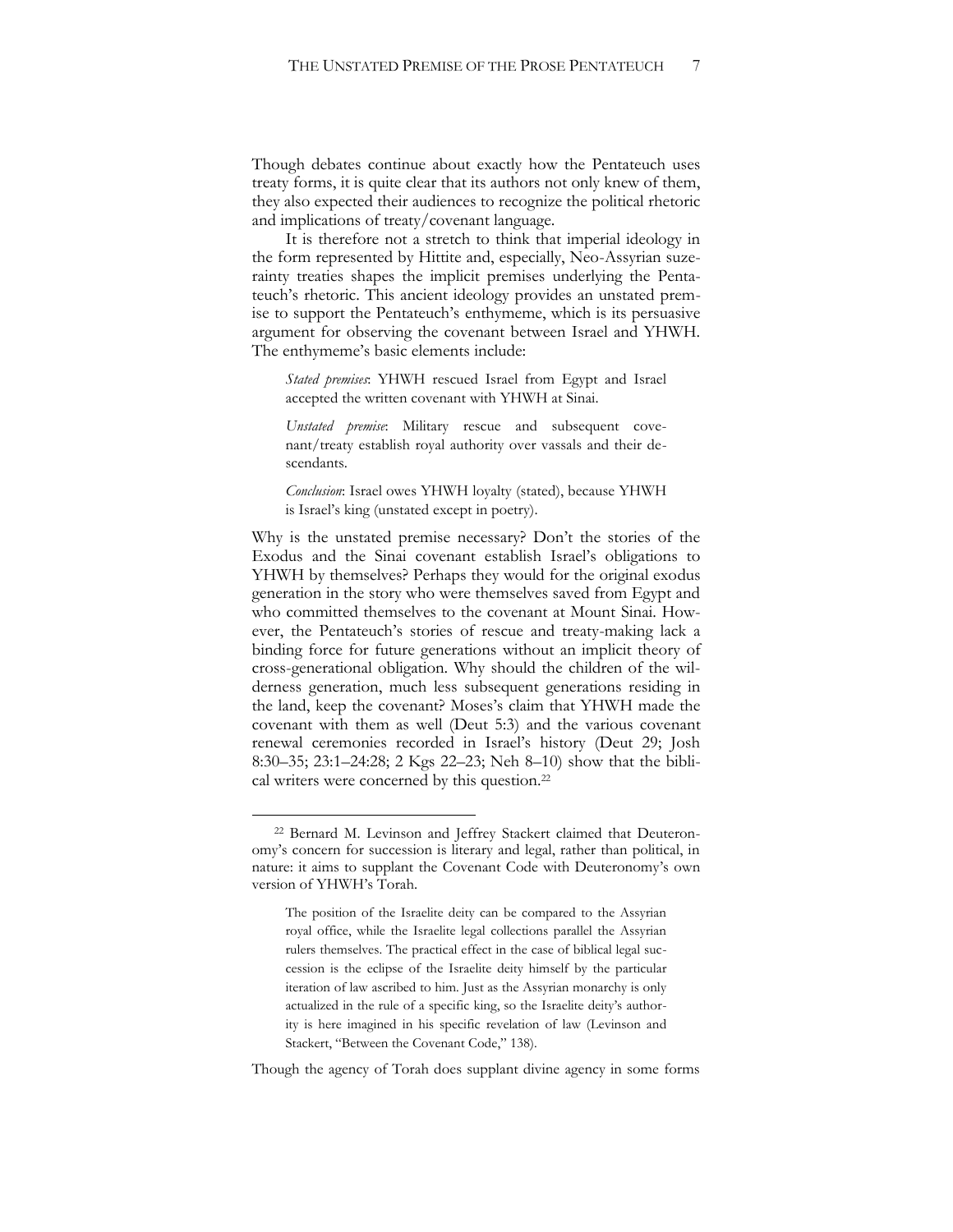The imperial ideology of kingship contains a claim of multigenerational obligation to overlords and their heirs by vassals and their heirs. Many of the vassal treaties explicitly extend their claims to future generations.<sup>23</sup> So, of course, does the Pentateuch, which extends its obligations "throughout your generations" (Lev 3:17; 6:11 [Eng. 6:18]; 7:36). Like the vassal treaties, the force of the Pentateuch's claims depends on the ideological presupposition that the children and successors of vassals are bound by their predecessors' political commitments. Its imperial vision of divine kingship leads it to make multi-generational reward and punishment into a defining feature of God's self-characterization: YHWH "keeps steadfast love to the thousandth generation . . . but punishes children for the parent's guilt and the children's children to the third and fourth generation" (Exod 34:6–7; also 20:5–6; Num 14:18; Deut 7:9–10).

Why does pentateuchal prose leave the premise of divine kingship unstated? Persuasive arguments leave premises unstated not only because they are shared between speaker and audience, but also in order to depict them as common knowledge. That makes them less likely to be challenged, because the audience must independently identify the unstated premise and then evaluate its accuracy. Stating the premise draws attention to it and exposes it to critical scrutiny. Fabrizio Macagno and Giovanni Damele observed that unstated premises have "the effect of shifting the burden of producing evidence, or supporting a standpoint, onto the other party. . . If not rebutted, the proposition can be considered as tentatively proved."<sup>24</sup>

The implications of the premise that YHWH is Israel's king are expressed and challenged in the story in 1 Sam 8. Just as ancient imperial overlords were jealous to monopolize all their vassal's loyalties, Israel's overlord, YHWH, explicitly banned other divine overlords in the stipulations to the covenant: "You shall have no other gods before me" (Exod 20:3; Deut 5:7). The prophet Samuel extended this ban to human overlords as well, to conclude that Israel's request for a human king was tantamount to rebellion against God (1 Sam 8:7–8). The tumultuous history of relationships

**.** 

of later Judaism, I am not convinced that the writers of Deuteronomy already advocated this development.

<sup>23</sup> Cf. Parpola and Watanabe, *Neo-Assyrian Treaties*, text 5, line 1; text 6, lines 1 and 283, which states: "you shall speak to your sons and grandsons, your seed and your seed's seed which shall be born in the future, and give them orders as follows." The provisions of the eighth-century Aramaic Sefire treaties also extend across at least three generations: see Stele I B 24–25 and Stele II B 5–7 in J.A. Fitzmyer, *The Aramaic Inscriptions of Sefîre*, rev. ed. (BeO, 19; Rome: Pontifical Biblical Institute, 1995).

<sup>24</sup> Cf. F. Macagno and G. Damele, "The Dialogical Force of Implicit Premises: Presumptions in Enthymemes," *Informal Logic* 33 (2013), 361–89 (370), citing N. Rescher, *Presumption and the Practices of Tentative Cognition* (Cambridge: Cambridge University Press, 2006), 33.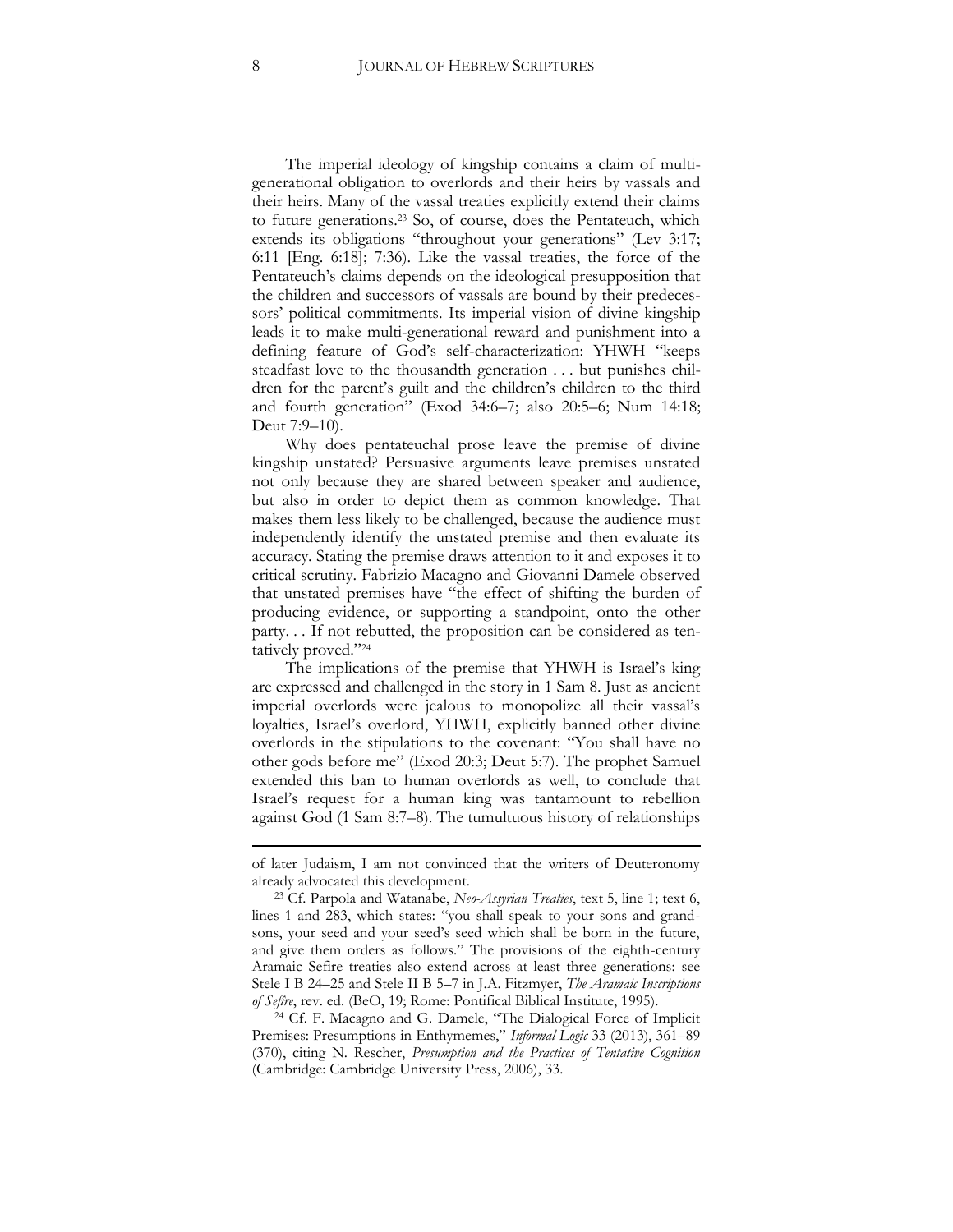between kings and prophets depicted in the biblical books of Kings can be read as an extended meditation on this problem. So can the arguments in prophetic books against foreign alliances, which in antiquity often took the form of written parity or vassal treaties.<sup>25</sup> These biblical texts indicate that the assertion that YHWH is Israel's king became a stumbling block for Israel's internal and external politics.

That explains why pentateuchal stories and instructions do not call God "king." The Pentateuch's prose leaves God's kingship unstated while showing God performing royal duties by defending Israel against enemy armies, giving laws, and establishing the sanctuary's structure (the Tabernacle) and its rituals. This unstated premise fuels the Pentateuch's argument that Israel owes God obedience without engaging the political problems created by a divine ruler.

Of course, the dominance of the exodus story in establishing YHWH's magnanimous care of Israel does not preclude other themes. The most obvious is God's creation of Israel (Gen 12–50), of humankind (Gen 2–11) and of the whole world (Gen 1). The creation theme evokes the rhetoric of myth rather than of human politics. But creation myths in the ancient Near East could also involve battles over divine kingship (e.g., Enuma Elish), with consequent world and human creation as the demonstration of divine rule. They reflect and project on a cosmic scale the imperial ideology in which the building of cities and temples demonstrates the benefits of a human king's rule.<sup>26</sup> It is therefore unlikely that ancient peoples would have contrasted creation stories with royal rhetoric.<sup>27</sup> Creation and exodus both demonstrate the magnanimity of a divine king, just as temple building, agricultural abundance and military success were cited by ancient royal rhetoric to legitimize the rule of human kings.

#### **THE POETIC EXCEPTIONS**

 $\overline{a}$ 

The Pentateuch's poetry does, however, announce YHWH's kingship clearly, if rarely. Balaam's second oracle observes that יהוה בו מלך ותרועת עמו אלהיו" YHWH their God is with them and acclaimed as king among them" (Num 23:21). Moses's blessing is less explicit, but after telling of YHWH's appearance at Sinai and of Moses giving the law, states that ויהי בישרון ויהי בישרון, "a king arose in Jeshurun" (Deut 33:5), leaving ambiguous whether the king is God or Moses, or possibly David.<sup>28</sup> The Song of the Sea concludes by

<sup>25</sup> E.g., Isa 30:1–5; 39:1–7; Jer 2:18,36; Ezek 16:26–29; 29:6–7; Hos 5:13; 7:8–11; 8:9–10.

<sup>26</sup> J.W. Watts, "Ritual Rhetoric in Ancient Near Eastern Texts," in C. Lipson and R. Binkley (eds.), *Ancient Non-Greek Rhetorics* (West Lafayette, IN: Parlor, 2009), 39–66.

<sup>27</sup> See, for example, their combination in Isa 44–45.

<sup>28</sup> J.H. Tigay, *Deuteronomy* (JPS Torah Commentary; Philadelphia: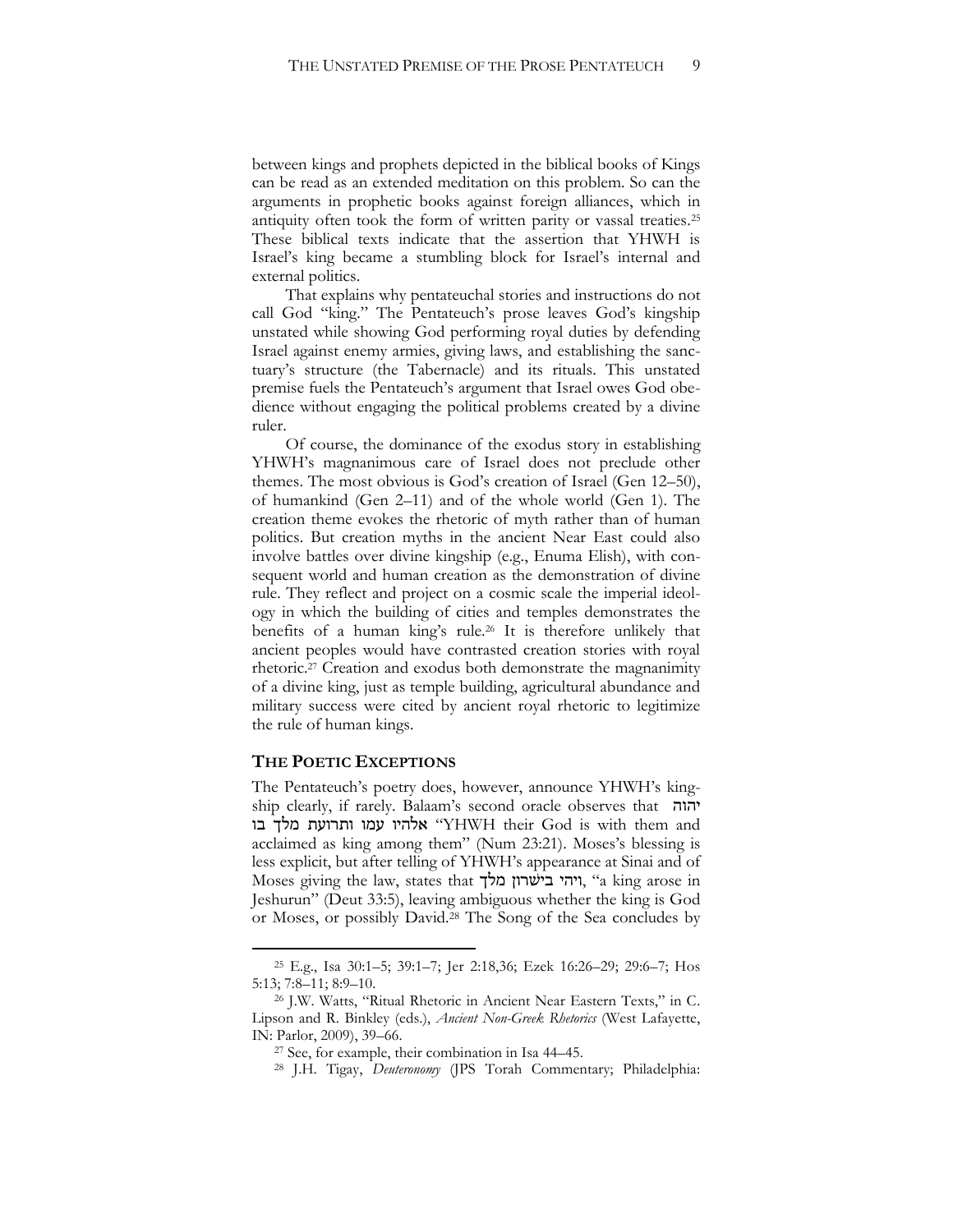using the verbal form of the root, יהוה ימלך לעלם ועד, "YHWH rules for ever and ever" (Exod 15:18). Pentateuchal poetry thus once names YHWH "king" unambiguously. Another poem uses the verb to assert his kingly rule.

Why does the theme that YHWH is king appear in the Pentateuch's poetry but not in its prose? The theme's mention in a couple of poems reflects its widespread appearance in Israel's psalms.<sup>29</sup> It is a characteristic tendency of narratively inset poetry to state themes explicitly that are only implicit in the surrounding prose.<sup>30</sup> This tendency frequently places the poetry in thematic tension with its prose context. For example, the subtle and ambiguous narrative about David's rule in 2 Samuel is framed by poetry that depicts David as completely pious and announces YHWH's unflagging support for him (1 Sam 2; 2 Sam 22–23).<sup>31</sup> Jonah's psalm does not reflect the story's unflattering characterization of the prophet, to say nothing of his extreme peril in the stomach of a fish (Jonah 2).<sup>32</sup> These thematic tensions have led many interpreters to regard inset hymns as secondary additions to their prose contexts.<sup>33</sup> The same judgment has been rendered on the Pentateuch's poems.<sup>34</sup> These arguments are compelling for the Pentateuch's large poems and most, if not all, of the Hebrew Bible's other inset hymns.

Editorial additions, however, are not sufficient explanations for the thematic contrasts between inset hymns and prose contexts. We must still explain the function of these editorial insertions, and why they took poetic form rather than as additions to the prose text itself. The book of Jonah uses the contrast in Jonah's characterization between hymn and story to mislead readers and set the stage for a surprise ending.<sup>35</sup> In the case of the books of Samuel, the hymns seem to serve the purpose of adapting the stories about David for their context in scripture.<sup>36</sup> The theme of divine kingship

<u>.</u>

Jewish Publication Society of America, 1996), 322.

<sup>29</sup> Pss 43; 93; 95–99.

<sup>30</sup> See J.W. Watts, *Psalm and Story: Inset Hymns in Hebrew Narrative* (JSOTSup, 139: Sheffield: JSOT Press, 1992), 190–97.

<sup>31</sup> Ibid., 32, 106.

<sup>32</sup> Ibid., 140.

<sup>33</sup> Ibid., 32–40, 110–17, 141–44.

<sup>34</sup> Ibid., 55–62, 74–81.

<sup>35</sup> Ibid., 144; S. Weitzman, *Song and Story in Biblical Narrative: The History of a Literary Convention in Ancient Israel* (Bloomington, IN: Indiana University Press, 1997), 59–92.

<sup>36</sup> Watts, *Psalm and Story*, 60–61, 116–17, 191; also G.T. Sheppard, *Wisdom as a Hermeneutical Construct* (BZAW, 151; de Gruyter, 1980), 145– 59; H.-P. Mathys, *Dichter und Beter: Theologen aus spätalttestamentlichen Zeit*  (OBO, 132: Fribourg: Presses Universitaires, 1994), 125, 164, 180, 317; Weitzman, *Song and Story*, 12–13, 93–129; J.W. Watts, "Biblical Psalms outside the Psalter," in P.W. Flint and P.D. Miller (eds.), *The Book of Psalms: Composition and Reception* (VTSup, 99; Leiden: Brill, 2004), 288–309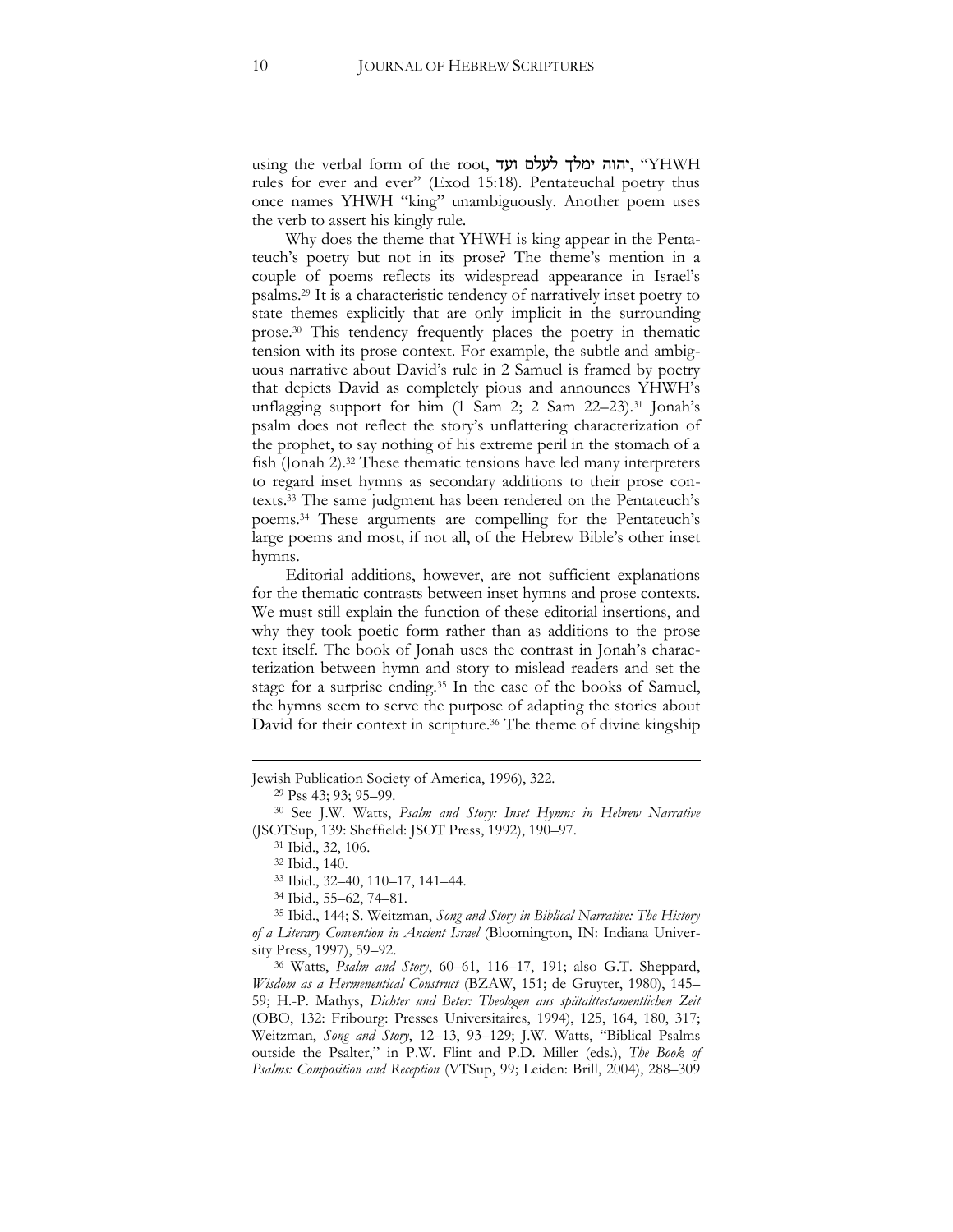in pentateuchal poetry similarly makes explicit the unstated premise that also appears in the broader canonical context of the Prophets and the Psalms. Yet the poems appear also in the Samaritan Pentateuch, which does not have this broader context in view. So another explanation is required.

The practice of inserting hymns into ancient narratives seems to have been intended to prompt an audience response, probably by singing the hymns.<sup>37</sup> The most obvious example in the Hebrew Bible is the Song of the Sea. The Israelites model choral praise for YHWH's victory both with the long hymn (Exod 15:1–18) and with Miriam's song (15:20–21), which may be an antiphonal response. In the context of oral readings of Torah (Deut 31:10–13) which exhort the audience to identify with Israel (Exod 12–13), inset hymns encourage them to join in singing the song.<sup>38</sup> The situation in Balaam's oracles is different, since here it is a foreign prophet who recognizes that "YHWH . . . is acclaimed as a king among them" (Num 23:21). But the overall effects of these two explicit proclamations of YHWH's kingship reinforce each other: they model *responses* by natives and foreigners alike that recognize the implicit premise of the Pentateuch. By having the audience give voice to the premise of YHWH's kingship, the Pentateuch strengthens the impression it makes by leaving it implicit in the prose, namely, that this premise is widely shared in Israel, a fact that is even recognized by foreigner observers.

#### **THE PENTATEUCH'S ENTHYMEME IN ANCIENT NEAR EASTERN CONTEXT**

Instead of developing the political implications of divine kingship, the Pentateuch invests great effort in defining the people of Israel as the individual and collective subjects of the divine ruler. It makes that effort because ancient writers could not assume, as modern writers would, that hearers and readers would identify themselves as citizens, as part of a "body politic." The organization of ancient Near Eastern kingdoms emphasized individual relationships between members of the ruling classes. Power and obligation were maintained on the basis of personal loyalty between superiors and individual subordinates.<sup>39</sup> Ancient Near Eastern myths also por-

**.** 

 $(293 - 94)$ .

<sup>&</sup>lt;sup>37</sup> This is most evidently the case with victory hymns in the ancient Egyptian Piye Stela: see Watts, *Psalm and Story*, 213–14, 219; Weitzman, *Song and Story*, 17–36; Watts, "Biblical Psalms outside the Psalter," 299– 300.

<sup>38</sup> Watts, *Psalm and Story*, 60–62; idem, "Biblical Psalms outside the Psalter," 306–8.

<sup>39</sup> M. Van de Mieroop, *A History of the Ancient Near East ca. 3000*–*323 BC*, 2nd ed. (Malden, MA: Blackwell, 2007), 259–60, 296–99; P.-A. Beaulieu, "World Hegemony, 900–300 BCE," in D.C. Snell (ed.), *A Companion to the Ancient Near East* (Malden, MA: Blackwell, 2005), 48–61.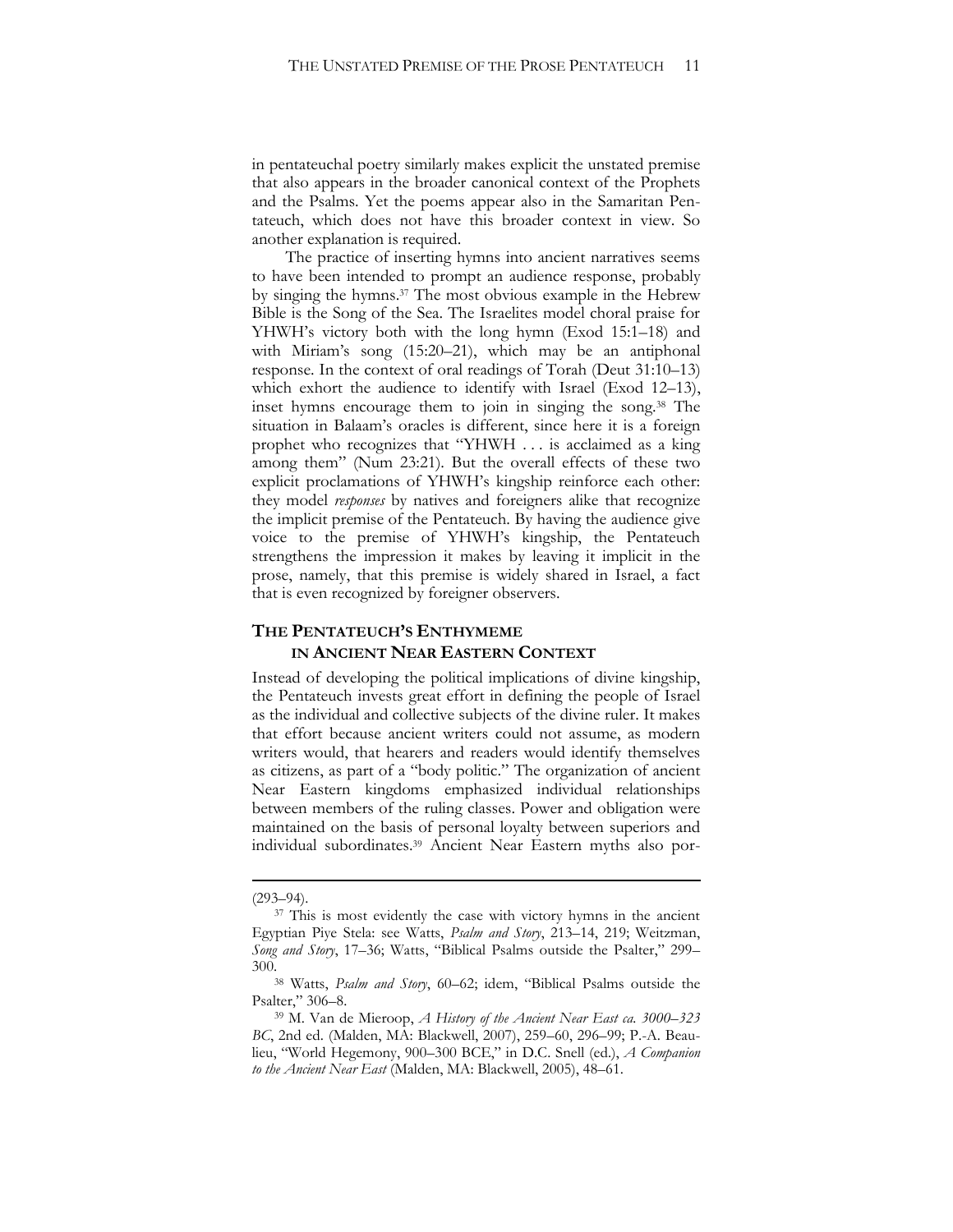trayed kingship as a function of personal relationships between individual deities and the human rulers they patronized, as does royal ideology in the Hebrew Bible (2 Sam 6; Pss 2; 110).

Ancient political ideologies were not monolithic. They changed over time and so did their projections onto the divine realm. Mark Smith has shown that ancient comparisons between gods evolved along with large-scale political realities. The empires of the Late Bronze Age compared and equated their pantheons because the emperors recognized each other as roughly equal, while Iron Age empires that claimed absolute supremacy credited similar supremacy to their national gods.<sup>40</sup> The Pentateuch's innovation in political theology therefore lay not in presupposing that YHWH is a king. Almost every national deity was depicted in royal terms. The Pentateuch's innovation lay rather in describing the subjects of that divine king individually and collectively as the people of Israel and, in some texts, as humankind as a whole (Gen 1–11).

Seth L. Sanders drew attention to the fact that this innovation was also fueled by Assyrian aggression in West Asia in the 9th and 8th centuries BCE.<sup>41</sup> Neo-Assyrian vassal treaties often addressed the peoples of subject states in the second person plural and called on them to respond in the first person plural. Thus Esarhaddon sealed a treaty not just with the king of Tyre but also "with all Tyrians, young and old."<sup>42</sup> The treaty that guaranteed the succession of his son Assurbanipal addressed the vassal rulers and inhabitants of his empire throughout in the second person plural.<sup>43</sup> One treaty consisted of a first-person plural oath by the citizens of Babylon

<sup>40</sup> Against the intellectual baggage carried by the terms "monotheism" and "henotheism," Smith preferred Eric Voegelin's term, "summodeism," to describe worship of a supreme god as head of the pantheon (Smith, *God in Translation*, 168).

In the perspective of these Mesopotamian empires, there is no equation or identification or parity of the empire gods. In turn, . . . translatability has no place in [Assyrian and Babylonian period] Israelite expressions of monotheism. . . None can compare to God (cf. Isaiah 40:18a; 25a; 26:45). Thus in the inverse expressions of Mesopotamian summodeism and Israelite monotheism, other deities are ultimately of little importance. At the end of the Iron Age, both contexts issue in expressions of non-translatability. . . the Bible uses the traditions of the empire ruling over Israel and Judah and establishes Israelite identity over and against it. . . The ongoing construction of the Bible over the course of the post-exilic period and into the Second Temple context signals a literary and religious victory opposite to Israel's political realities (ibid., 180, 183).

<sup>41</sup> S.L. Sanders, *The Invention of Hebrew* (Champaign, IL: University of Illinois Press, 2009), 120–22, 216.

<sup>42</sup> Parpola and Watanabe, *Neo-Assyrian Treaties*, text 5, line 1.

<sup>43</sup> Ibid., text 6.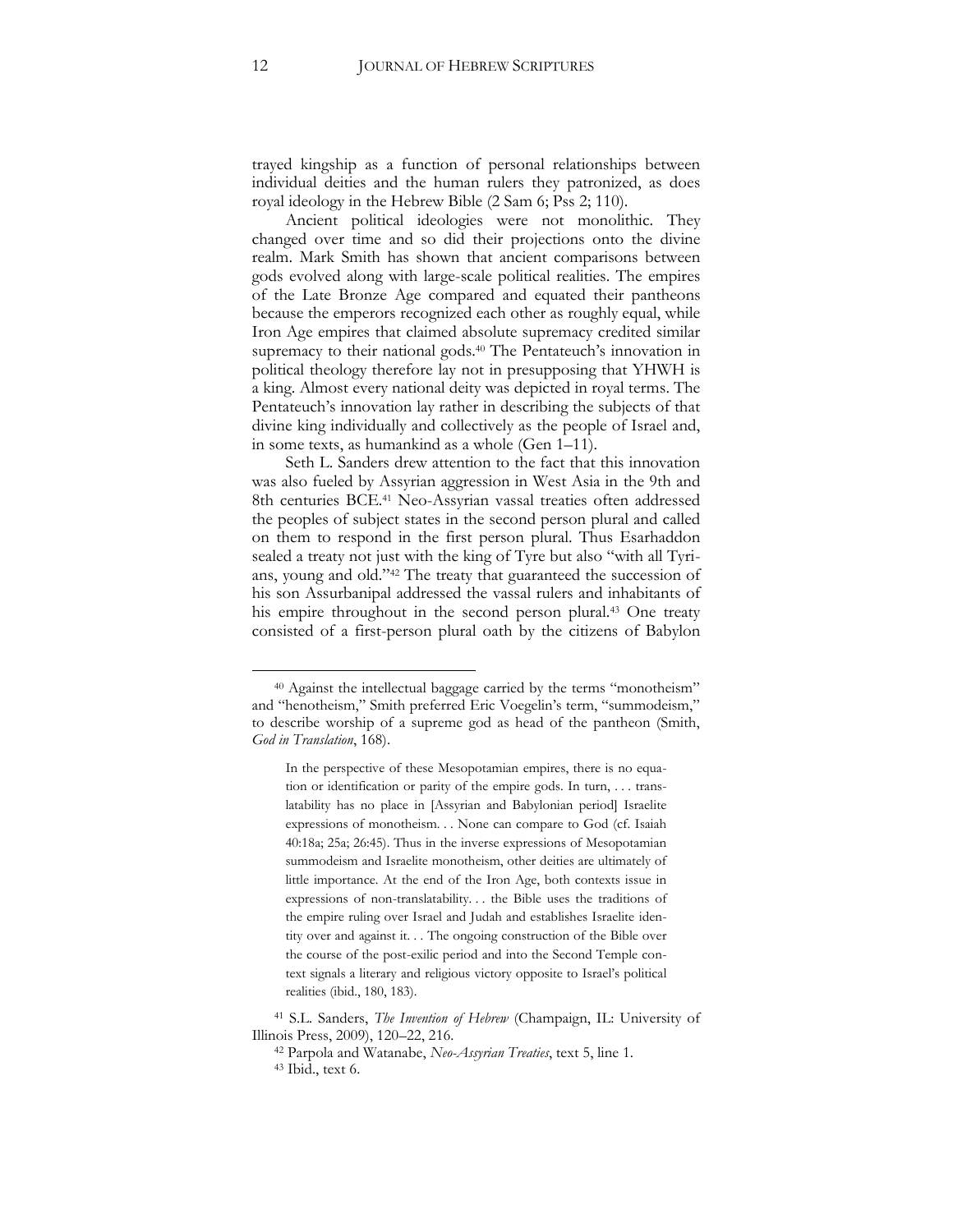swearing fidelity to Assurbanipal.<sup>44</sup> This Assyrian rhetoric was known in Judah, which accurately remembered it in the story of the Assyrian siege of Jerusalem during Hezekiah's reign (2 Kgs 18:28– 35). Biblical writers combined this rhetoric of imperial treaties addressed to every member of society with a divine projection of the unrivaled emperor to describe the covenant between the Israelites and YHWH.

#### **THE FUNCTION OF THE ENTHYMEME IN PERSIAN-PERIOD YEHUD**

The many criticisms of human kings and of kingship itself in the Deuteronomistic History and the attacks on foreign alliances in prophetic books show that the political-theological problem of divine kinship was exercising Judean minds and literary imaginations in the 6th to 4th centuries when these books were being edited.

Unlike Assyrian and Babylonian political theology, however, Persian imperial rhetoric matches the Pentateuch's reticence by not using royal titles for the high god, Ahura Mazda. Neither Darius's Bisitun Inscription nor Xerxes's Daiva inscription use royal language for Ahura Mazda, nor do his one hundred names in Zoroastrian tradition include the element "king."<sup>45</sup> This pattern contrasts markedly with the titles of the Persian emperor, who was "the great king, king of kings." The Persian practice also deviates from earlier Babylonian rhetoric. Enuma Elish, for example, includes in the list of Marduk's fifty names number five: "He shall be lord of all the gods of heaven and netherworld, the king at whose revelations the gods above and below stand in dread."<sup>46</sup> The title "king" shows up in four other names of Marduk as well.

Nevertheless, Persian imperial rhetoric like the Pentateuch can depict the deity acting in a royal manner. Xerxes's Daiva inscription

<sup>44</sup> Ibid., text 9.

<sup>45</sup> Jason M. Silverman summarized the distinctive portrayal of Ahura Mazda in Acheamenid rhetoric: "An important distinction to note is that unlike Marduk, Assur, or YHWH, Ahura Mazda was not a warrior god, nor even a younger deity who had usurped his father's role at the top of the pantheon. . . The Persians did indeed have martial deities, but Ahura Mazda was not one of them" (J.M. Silverman, "From Remembering to Expecting the 'Messiah': Achaemenid Kingship as [Re]formulating Apocalyptic Expectations of David," in J.M. Silverman and C. Waerzeggers [eds.], *Political Memory in and after the Persian Empire* [Atlanta, GA: Society of Biblical Literature, 2015], 428). Ahura Mazda's efforts instead are aimed at eliminating evil from the world, which Silverman argued introduced an eschatological orientation to ancient conceptions of kingship, including among Judeans. Smith observed that Vedic henotheism also did not employ political metaphors to describe deities (Smith, *God in Translation*, 168).

<sup>46</sup> Enuma Elish vii.140 in B.R. Foster, *Before the Muses: An Anthology of Akkadian Literature*, 3rd ed. (Bethesda, MD: CDL, 2005), 474.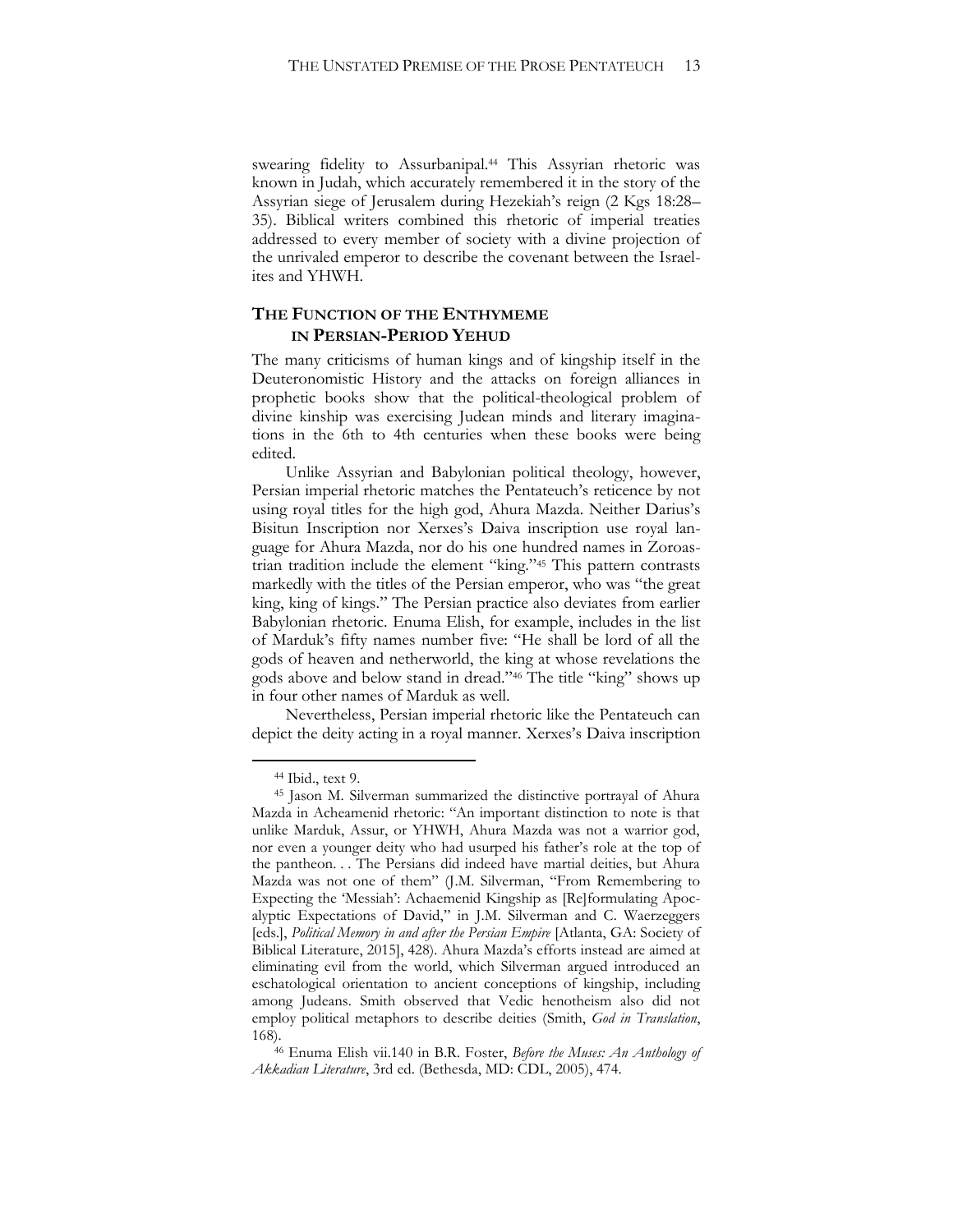concludes with exhortations to respect "the law that Ahura Mazda established." The enthymeme that leaves divine kingship unstated while nevertheless casting the high god as performing ruling functions, including law-giving and determining the outcomes of wars and national histories, may have been a characteristic feature of Persian rhetoric. However, the sources for imperial Persian religion are scant and ambiguous, so we have much less chance of tracing the role of the enthymeme there then we do in the Pentateuch in its Yehudite context.

Does pentateuchal prose then suppress explicit royal language for YHWH to make an implicit comparison or equation with Ahura Mazda? The use of "God of Heaven" in Ezra's report of Artaxerxes's edict (Ezra 7:12, 21, 23) demonstrates the appearance of this equation in Persian-period Yehud.<sup>47</sup> Other features of the Pentateuch also seem to be designed for the Persian imperial context. These include its avoidance of the topic of human kingship (except for the subordination of the king to the written Torah in Deut 17:14–20), its focus on priestly hierarchy, its celebration of Joseph as the uncompromising servant of both God and a foreign king, and, perhaps, its combination of all Judean legal materials into one contradictory document.<sup>48</sup> Leaving unstated the premise of divine kingship avoided raising the problem of God's relationship to human rulers in a time period when the status and nature of those rulers was shifting between Davidic dynasts and Persian governors, some of Judean ancestry (Nehemiah) and some not, and when Aaronide priests were consolidating their control over the temple, its hierarchy and, eventually, over Yehud as well. The Pentateuch takes only one decisive stand about these shifting power relationships: YHWH appoints the Aaronides to their preeminent position over the temple and over the interpretation of Torah (Lev 10:10–11).<sup>49</sup> The authority to appoint priests is also a traditional royal prerogative here assumed by the divine king. But this point is left implicit to avoid raising the question of God's relationship to other rulers or would-be rulers.

The unstated premise of God's kingship is therefore one more piece of evidence that the Pentateuch was shaped with some consideration for the Persian overlords, even if we cannot tell how that

<sup>47</sup> L.S. Fried, *The Priest and the Great King: Temple-Palace Relations in the Persian Empire* (Winona Lake, IN: Eisenbrauns, 2004), 216, 223.

<sup>48</sup> See the essays in J.W. Watts (ed.), *Persia and Torah: The Theory of Imperial Authorization of the Pentateuch* (Atlanta, GA: Society of Biblical Literature, 2001); as well as in G.N. Knoppers and B.M. Levinson (eds.), *The Pentateuch as Torah: New Models for Understanding its Promulgation and Acceptance* (Winona Lake, IN: Eisenbrauns, 2007); and K.-J. Lee, *The Authority and Authorization of Torah in the Persian Period* (Leuven: Peeters, 2011).

<sup>49</sup> J.W. Watts, "Scripturalization and the Aaronide Dynasties," *JHS* 13 (2013), 1–15, doi:10.5508/jhs.2013.v13.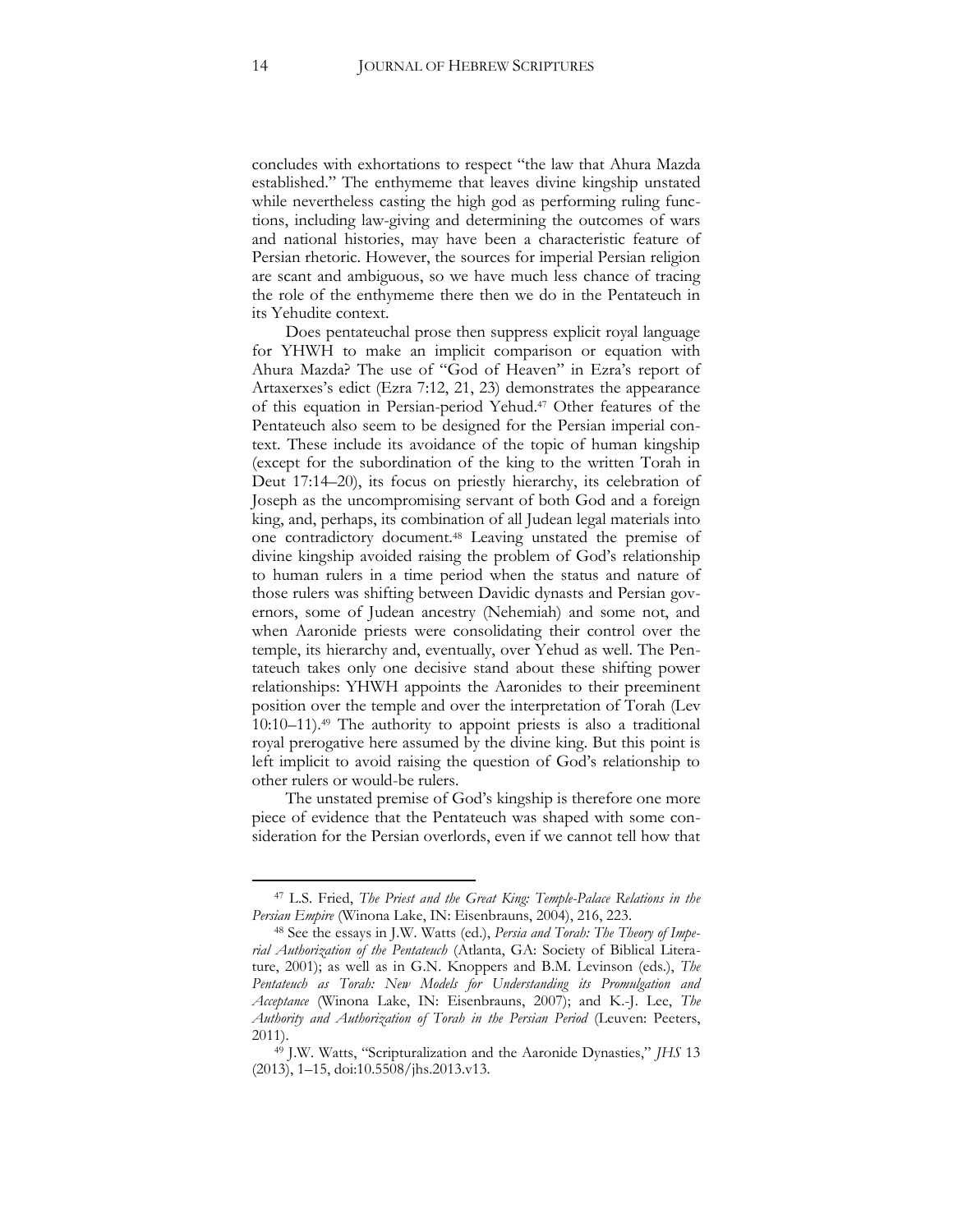interaction took place or how the Pentateuch's writers expected it to take place.

#### **THE PENTATEUCH'S CONTRIBUTION TO POLITICAL THEOLOGY**

 $\overline{a}$ 

Recognizing the Pentateuch's use of the unstated premise of YHWH's kingship has implications for recent discussions about the politics of the Pentateuch. Many modern scholars have argued that scripturalizing the Torah gave voice to more democratic or republican political ideals than those in other ancient Near Eastern societies. They take as their starting point the fact that the Pentateuch makes only one provision for a human king in Israel (Deut 17:14–20). Every Israelite commits themselves equally to the covenant (Exod 24:3, 7; Deut 5:2–3) and stands equally obliged to hear and obey the Torah's commands (Deut 6:4–8; 31:12–13).<sup>50</sup> The

Others have found contrary tendencies in the Pentateuch's political rhetoric. Jon D. Levenson differentiated in Israel's concept of kingship the idea of God's sovereignty in creation from the notion of God's

<sup>50</sup> Some interpreters have claimed that the Pentateuch advanced democratic or republican ideas. Joshua Berman emphasized the Pentateuch's egalitarian depiction of Israelites as responsible for keeping the covenant, though he admitted that this stopped short of participating in government (J. Berman, *Created Equal: How the Bible Broke with Ancient Political Thought* [Oxford: Oxford University Press, 2008], esp. 169–75). Mary Douglas argued that the Pentateuch is "utterly republican in tone" and did not see its depiction of Aaron as contradicting that claim in any way (M. Douglas, *In the Wilderness: The Doctrine of Defilement in the Book of Numbers* [JSOTSup, 158; Sheffield: Sheffield Academic, 1993], 82). Geoffrey P. Miller read the entire history from Genesis through 2 Kings as a meditation on political theory through narrative analogy. For Miller, the covenant at Sinai depicts the original situation posited by social contract theory in which the Israelites must commit themselves to a polity without knowing what individual situations they will find themselves in when they reach the land (G.P. Miller, *The Ways of a King: Legal and Political Ideas in the Bible* [Göttingen: Vandenhoeck & Ruprecht, 2011], 144–50, 250–51).

Many other interpreters have focused less on the strictly political effects of the Pentateuch's rhetoric than on its expansion of interpretive authority. For example, Sanders (*The Invention of Hebrew*, 164) claimed that the Pentateuch's narrative depiction of covenant-making and law constituted those who read or heard it, the people of Israel, for the first time as a self-conscious public. Michael Walzer argued similarly that embedding law in narrative democratized the task of legal interpretation. He admitted that the priesthood "stands outside and against Israel's almost-democracy," but discounted this because of their limited authority in biblical stories (M. Walzer, *In God's Shadow: Politics in the Hebrew Bible* [New Haven: Yale University Press, 2012], 25, 201). Unlike most other exponents of the Pentateuch's political theology, however, Walzer also recognized that the reign of the Second Temple priestly dynasties "survived about as long as the monarchy had; it was the last of the biblical regimes, and probably not the worst" (ibid., 143).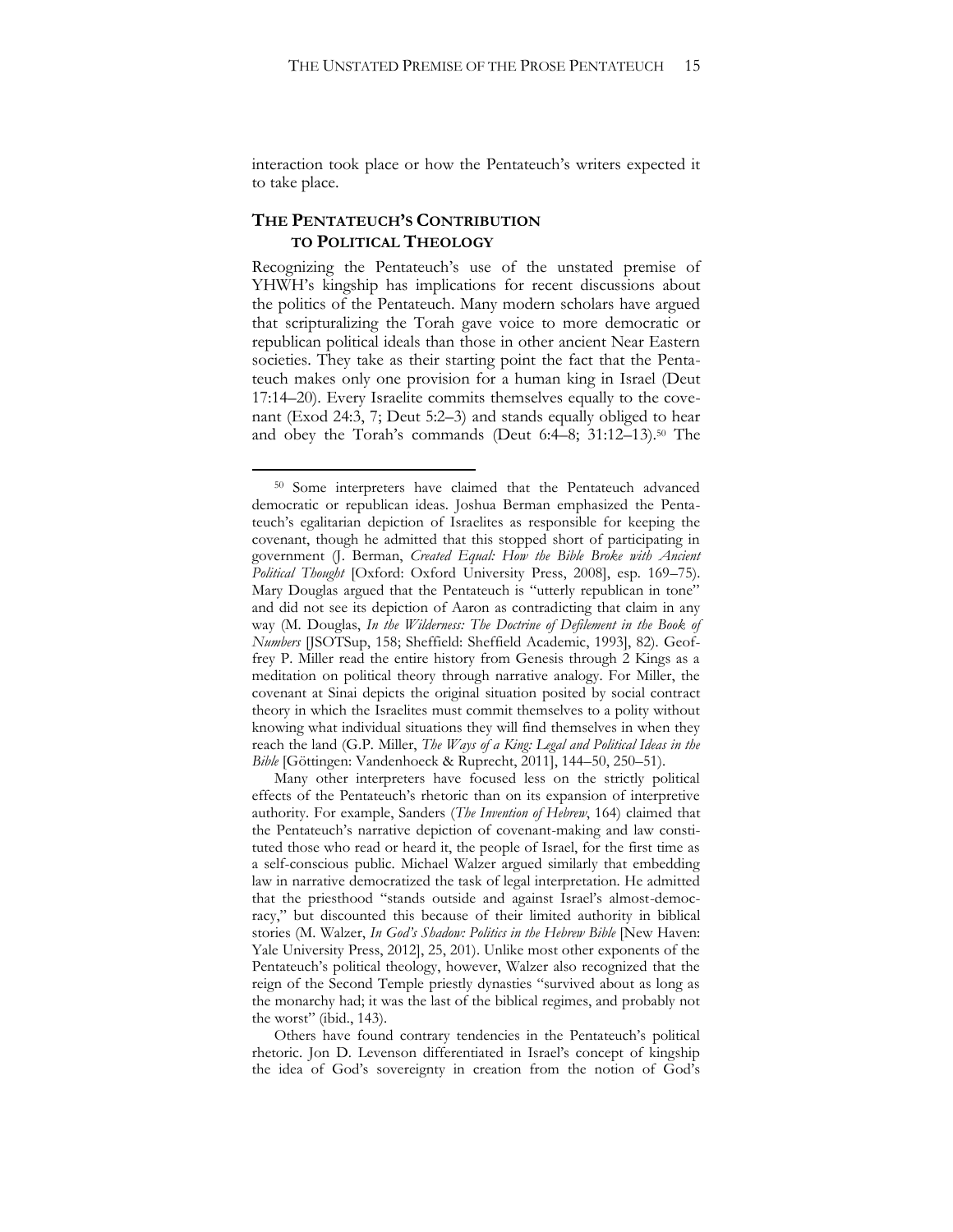Pentateuch is therefore frequently cited as anticipating modern political theology.<sup>51</sup>

Recognizing the unstated premise of God's kingship in pentateuchal prose's problematizes such claims. The Pentateuch's enthymeme is situated firmly in the hierarchical politics of the Assyrian and Persian empires where addressing collectives and individuals as obliged by the vassal treaties served to strengthen imperial claims. This Iron Age political rhetoric performed the same function in the Pentateuch on behalf of the imperial deity. Its presuppositions resolved the problem of multi-generational obligation in both vassal treaties and Torah. YHWH, however, did not need to worry about succession. While vassal treaties fell into abeyance with the death of the emperor or, at most, his successor, Israel remained eternally obliged to the Torah of its living God. The kingship of God therefore lent divine permanence to a covenant that would far outlive the political commitments codified by treaties.

That this political rhetoric did not generate democratic or republican tendencies is evident from Israel's ancient history. Torah was scripturalized in Yehud and Samaria when Aaronide priests controlled their temples and, increasingly, gained political influence as well. In Yehud, they eventually became priest-kings. While Athens created its democracy and Rome developed its republic, Jews became famous for being ruled by priests.<sup>52</sup> It is not a coincidence that the Aaronide priesthood is the only human hierarchy established by pentateuchal law, aside from the judicial sys-

**.** 

suzerainty through the covenant: the former fits comfortably with human kingship while the latter rejects any rule but that of the divine overlord (J.D. Levenson, *Sinai and Zion: An Entry into the Jewish Bible* [Minneapolis, MN: Winston, 1985], 71–74.). Mark K. George sharpened this distinction by contrasting the sovereign deity of Exodus who rules the world by right of creation and the suzerain deity of Deuteronomy who rules Israel by right of conquest (M.K. George, "The Sabbath, Regimes of Truth, and the Subjectivity of Ancient Israel," in R.A. Simkins and T.M. Kelly [eds.], *Religion and Identity* [Journal of Religion and Society Supplement, 13; Omaha, NE: Kripke Center, 2016], 5–21 [15]). However, I find reflections of both the sovereign and suzerain conceptions of divine kingship in all of the Pentateuch's major sources.

<sup>51</sup> Similar claims can and have been made for other ancient Near Eastern polities and texts. For example, see T. Jacobsen, "Primitive Democracy in Ancient Mesopotamia," *JNES* 2 (1943), 159–72; D.E. Fleming, *Democracy's Ancient Ancestors: Mari and Early Collective Governance* (New York: Cambridge University Press, 2004).

<sup>52</sup> Steve Mason has suggested that Josephus wanted to present the Jewish theocracy as a superior constitution to the polities of the Greeks and Romans (S. Mason, "The Importance of the Latter Half of Josephus' *Jewish Antiquities* to his Roman Audience," in A. Moriya and G. Hata [eds.], *Pentateuchal Traditions in the Late Second Temple Period* [Leiden: Brill, 2012], 130–53 [152–53]).